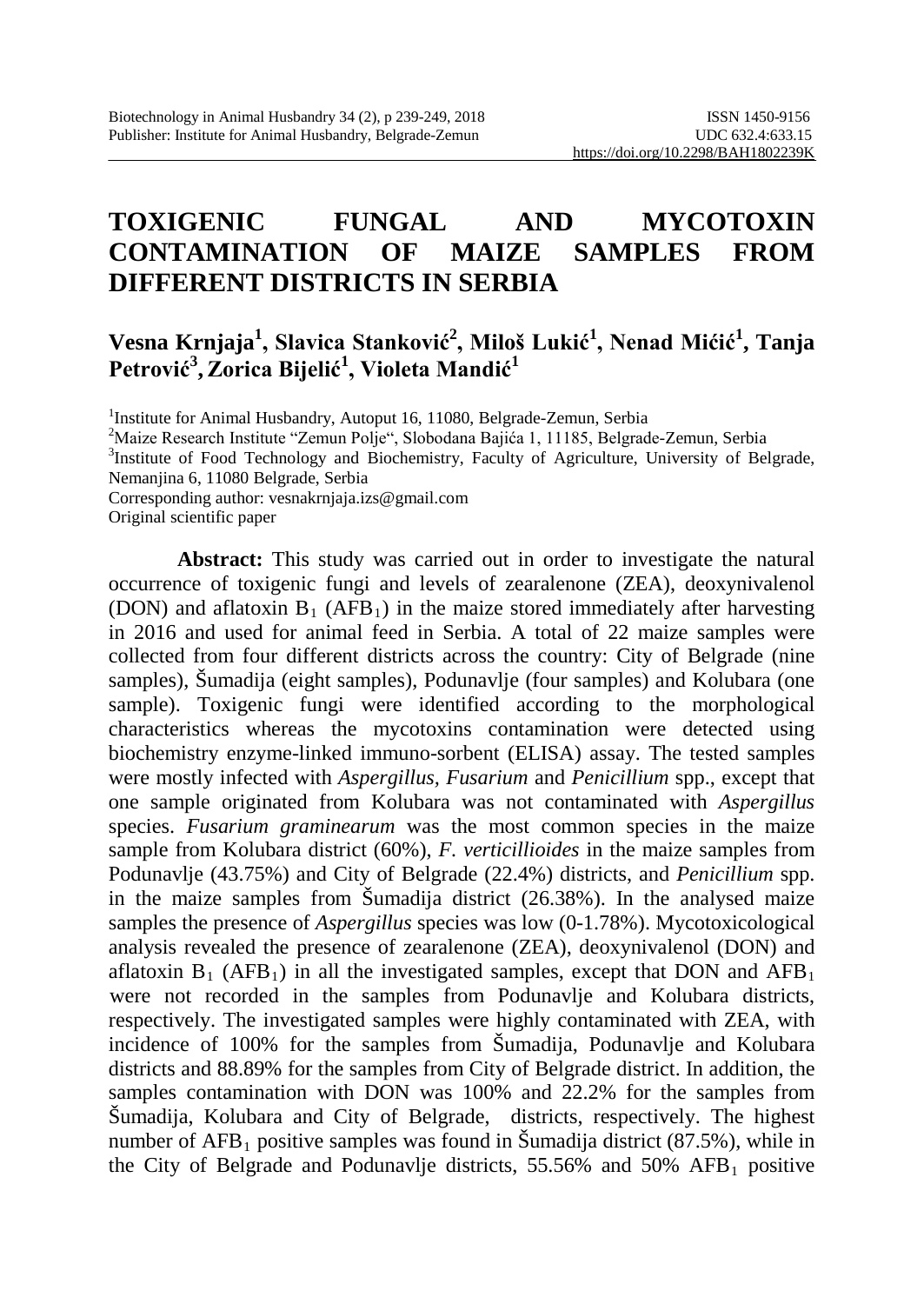samples were established, respectively. Generally, remarkable infection of all the tested samples with toxigenic fungal species from *Aspergillus, Fusarium* and *Penicillium* genera were recorded. In addition, high contamination with mycotoxins  $ZEA$ , DON and  $AFB<sub>1</sub>$  were also recorded; nevertheless, only in one sample the level of DON exceeded the allowed legal limit  $(1750 \mu g kg^{-1})$  according to Regulation for unprocessed maize. Therefore, permanent mycological and mycotoxicological analyses of maize grain are necessary for risk assessment of fungal and mycotoxin contamination throughout the food chain.

**Key words**: maize, toxigenic fungi, mycotoxins

### **Introduction**

Maize as the most important crop in diet for humans and animals is grown on an area of about 1.03 million hectares in Serbia (*Statistical Yearbook of Serbia, 2017*). Maize grain as a rich source of nutrients represents a very good substrate for the development of toxic fungi (moulds) from the genera *Aspergillus, Fusarium* and *Penicillium*. These moulds are producers of secondary metabolites (mycotoxins). The most commonly detected mycotoxins in maize grain are fumonisins, deoxynivalenol (DON), zearalenone (ZEA), and aflatoxins (*Covarelli et al., 2011*). Among aflatoxins, aflatoxin  $B_1$  (AFB<sub>1</sub>) is a potent hepatotoxin and carcinogen that is a common contaminant of cereals and feeds. Aflatoxin  $M_1$  $(AFM<sub>1</sub>)$  is a 4-hydroxylated metabolite of  $AFB<sub>1</sub>$ , which is excreted into milk through diet for dairy cows and represents a potential human carcinogen (*Britzi et al., 2013*). Zearalenone (ZEA) and deoxynivalenol (DON) are produced mainly by *F. graminearum,* and aflatoxin  $B_1$  (AFB<sub>1</sub>) produced by *Aspergillus flavus* and *A. parasiticus (Nuryono et al., 2005; Zain, 2011*). The harmful effects of aflatoxins, ZEA and trichothecenes on human and animal health are globally known (*Khatoon et al., 2012*).

Temperature, humidity and light are the key factors for *Fusarium* infection (*Doohan et al., 2003*), while the main factor for *Aspergillus* infection is the presence of primary inoculum at the time of maize ripening (*Tédihou et al., 2012*). In addition to field grain infestation, the development of these toxic species can be continued even during the storage period. Frequent adverse abiotic (high humidity and temperature) and biotic factors, including microorganisms, insects, mites, rodents and birds, can greatly contribute to increase contamination of maize grain with moulds and mycotoxins during storage conditions (*Santin et al., 2005).*

The occurrence of moulds and their mycotoxins in food is unpredictable and therefore can sometimes lead to adverse effects (mycotoxicoses) when consuming mouldy food (*Nugmanov et al., 2018*). Mycotoxicoses can be with acute and chronic symptoms. Farm animals, such as cattle, sheep, pigs and poultry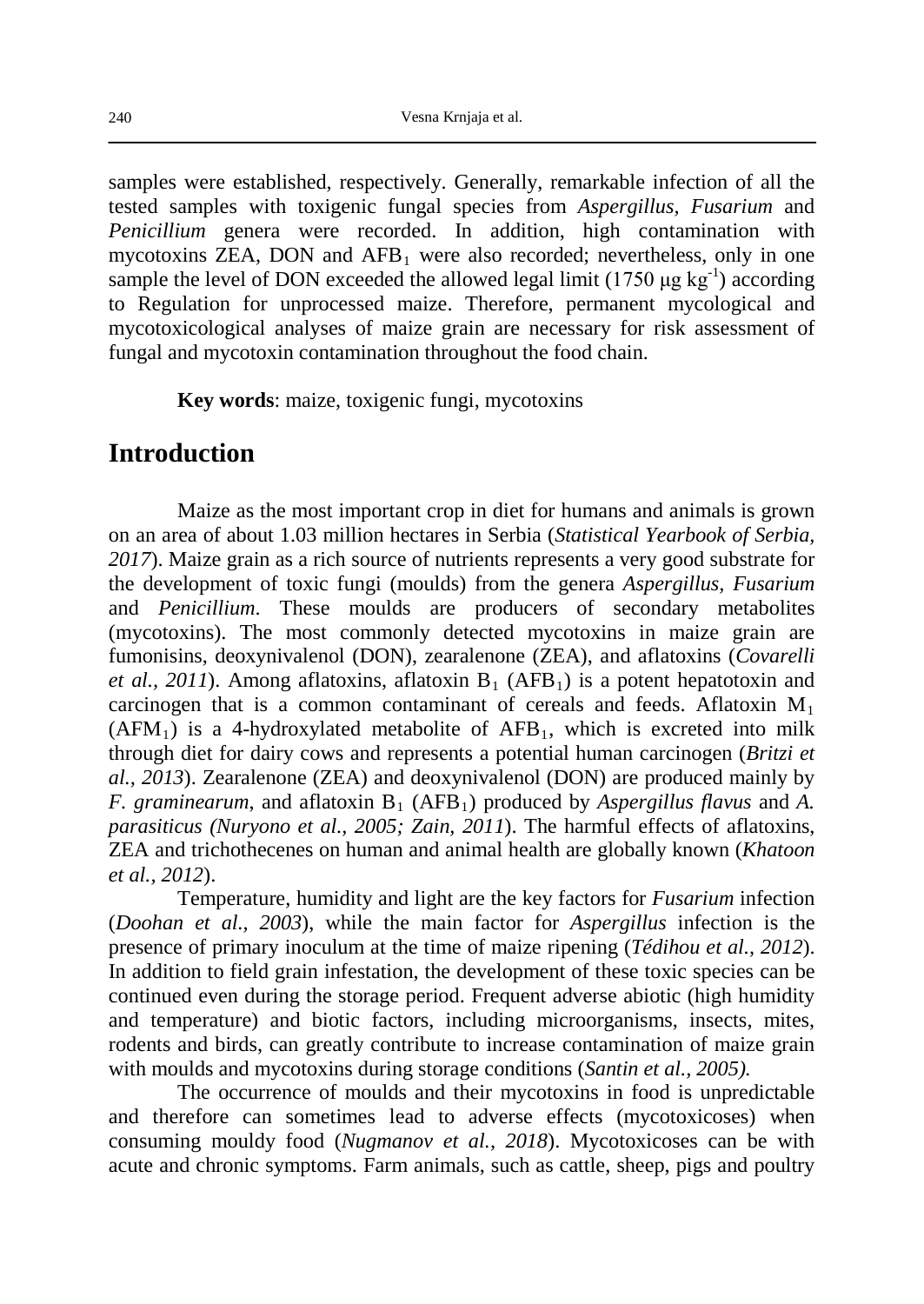are very sensitive to increased mycotoxin concentrations in food. Intoxication with  $ZEA$ , DON and  $AFB<sub>1</sub>$  leads to disorders of reproductive functions and functions in the gastrointestinal tract in animals (*Biagi, 2009; Liew and Mohd-Redzwan, 2018*).

Due to the inevitable fungal and mycotoxin contamination of maize grain, it is necessary to propose preventive measures in the field in order to increase food safety. The application of maize hybrids less sensitive to fungal infection is one of the ways to reduce mycotoxin level in grain (*Iglesias et al., 2010*).

The aim of this research was to establish the presence of toxigenic fungal species and the level of some mycotoxins  $(ZEA, DON$  and  $AFB<sub>1</sub>$ ) in maize grain samples which were used for animal feed and to assess the risk of possible harmful effects of these contaminants in four districts of Serbia.

## **Materials and Methods**

A total of 22 maize samples were collected from the maize stored immediately after harvesting, during November and December in 2016, from four different districts of Serbia, City of Belgrade (nine samples), Šumadija (eight samples), Podunavlje (four samples) and Kolubara (one sample). Most maize samples (eight samples from the City of Belgrade, four samples from Šumadija and Podunavlje districts, each, and one maize sample from Kolubara district) were collected from ventilated maize cribs, while fewer samples (one sample from City of Belgrade and four samples from Šumadija district) were collected from closed concrete warehouses in which the temperature and relative humidity conditions are not controlled. In both types of maize warehouses, maize was dried naturally. Maize grains were harvested manually from cob samples which were collected from maize cribs. The samples of maize grains of about 1 kg were stored in the paper bags in a refrigerator at 4°C prior to fungal and mycotoxin analyses.

Mycological analyses of maize grain samples were conducted according to the previously described methods by *Krnjaja et al. (2015*). Based on morphological properties (colony and spore appearance), toxigenic species have been identified according to fungal keys of *Burgess et al. (1994)* and *Singh et al. (1991).* The incidence of toxigenic species was calculated per sample according to *Lević et al. (2012).*

In order to determine the moisture content and the level of mycotoxins, the tested maize samples were first ground in an analytical mill (IKA A11, Germany). The moisture content was determined in laboratory conditions using a moisture analyser (OHAUS MB35, USA). Prior to the mycotoxicological analysis, maize samples were dried at 60°C for 72h and then the mycotoxin level was determined by a competitive ELISA method. The ELISA assay was done according to the manufacturer's instructions Celer Tecna® ELISA kits, at a wavelength of 450 nm.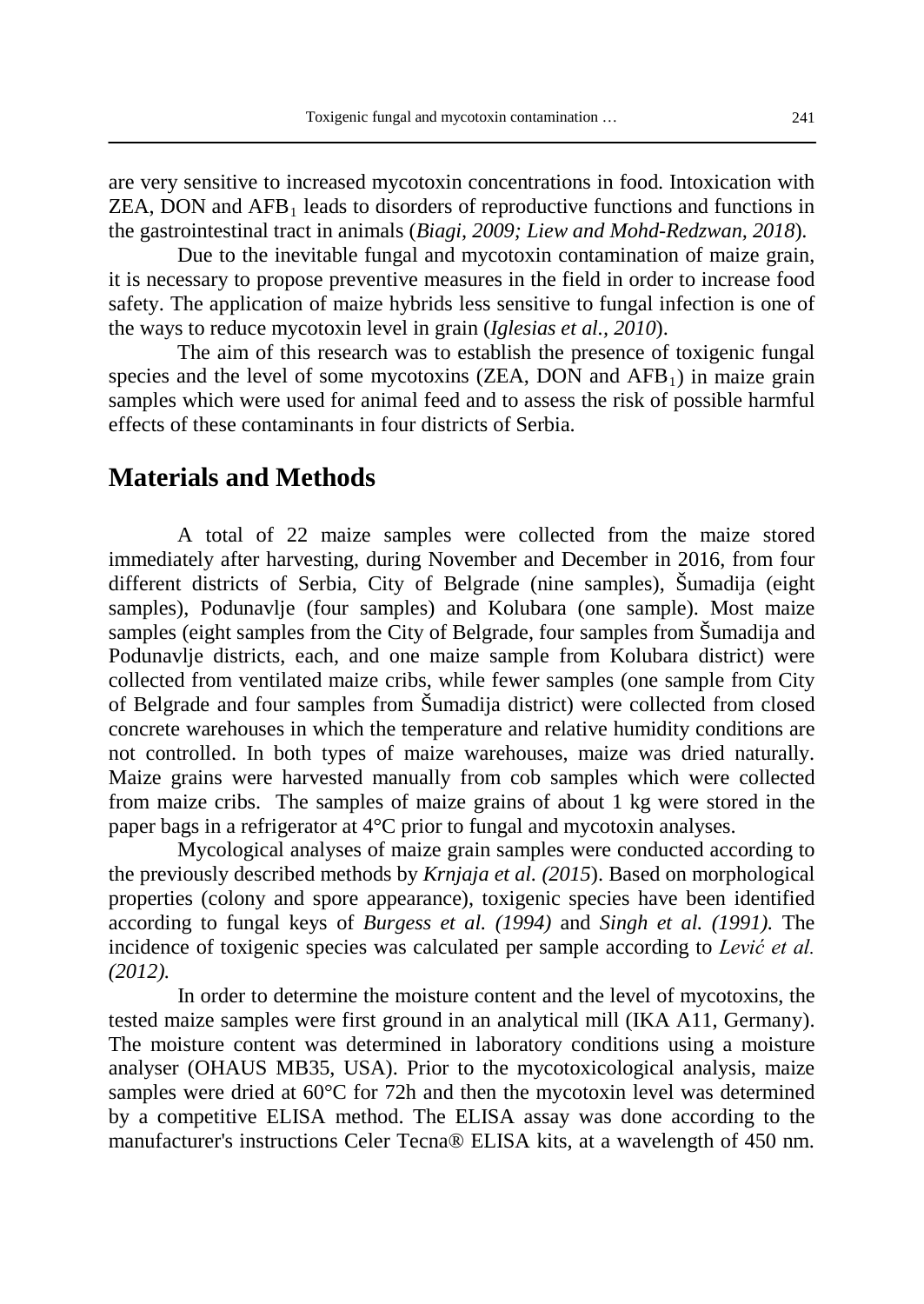The limit of detection for ZEA, DON and  $AFB_1$  were 10  $\mu$ g kg<sup>-1</sup>, 40  $\mu$ g kg<sup>-1</sup> and 1  $\mu$ g kg<sup>-1</sup>, respectively.

The Pearson correlation coefficients between investigated variables (moisture content, incidence of toxigenic fungal species and the level of mycotoxins) were done in Excel 2010.

## **Results**

The average moisture content of tested maize samples from City of Belgrade, Šumadija, Podunavlje and Kolubara districts were 13.57%, 15.45%, 14.35% and 15.38%, respectively.

Mycological analyses confirmed the presence of *Aspergillus, Fusarium* and *Penicillium* spp. in the maize grain samples from all investigated districts, except in the maize grain sample from Kolubara district, in which *Aspergillus* species were not identified. Considering the average values, the most frequent species were *F. graminearum* in the maize grain sample from Kolubara district (60%) and *F. verticillioides* (43.75%) in the samples of maize grain from the Podunavlje district. *Penicillium* species were most prevalent in maize grain samples from Šumadija district (26.38%). *Aspergillus* species were present from 0 to 1.78% in the tested maize grain samples. Among the identified *Aspergillus* species, the species *A. flavus* was the most prevalent in maize samples from the City of Belgrade district (1.78%), while *A. niger* was most prevalent in samples of maize grain from the Podunavlje district (1%) and *A. parasiticus* was equally represented in maize samples from all districts (0.22-0.25%) except for Kolubara district (0%) (Table 1).

|                    | Districts        |          |            |          |  |
|--------------------|------------------|----------|------------|----------|--|
| Fungal species     | City of Belgrade | Šumadija | Podunavlje | Kolubara |  |
| A. flavus          | 1.78             | 1.50     | 0.5        |          |  |
| A. niger           | 0.44             |          |            |          |  |
| A. parasiticus     | 0.22             | 0.25     | 0.25       |          |  |
| F. graminearum     | 12.33            | 10.13    | 8.50       | 60       |  |
| F. proliferatum    | 0.33             | 0.38     |            |          |  |
| F. verticillioides | 22.4             | 12.38    | 43.75      |          |  |
| F. subglutinans    | 1.11             | 1.75     |            |          |  |
| Penicillium spp.   | 9                | 26.38    | 1.50       |          |  |

**Table 1. Average incidence (%) of potentially toxigenic fungal species in tested maize samples from four Serbian districts**

In mycotoxicological analyses, a high percentage of ZEA positive samples of maize grain originating from all districts was established (88.89-100%). DON was detected in 100% of the samples of maize grain from Šumadija and Kolubara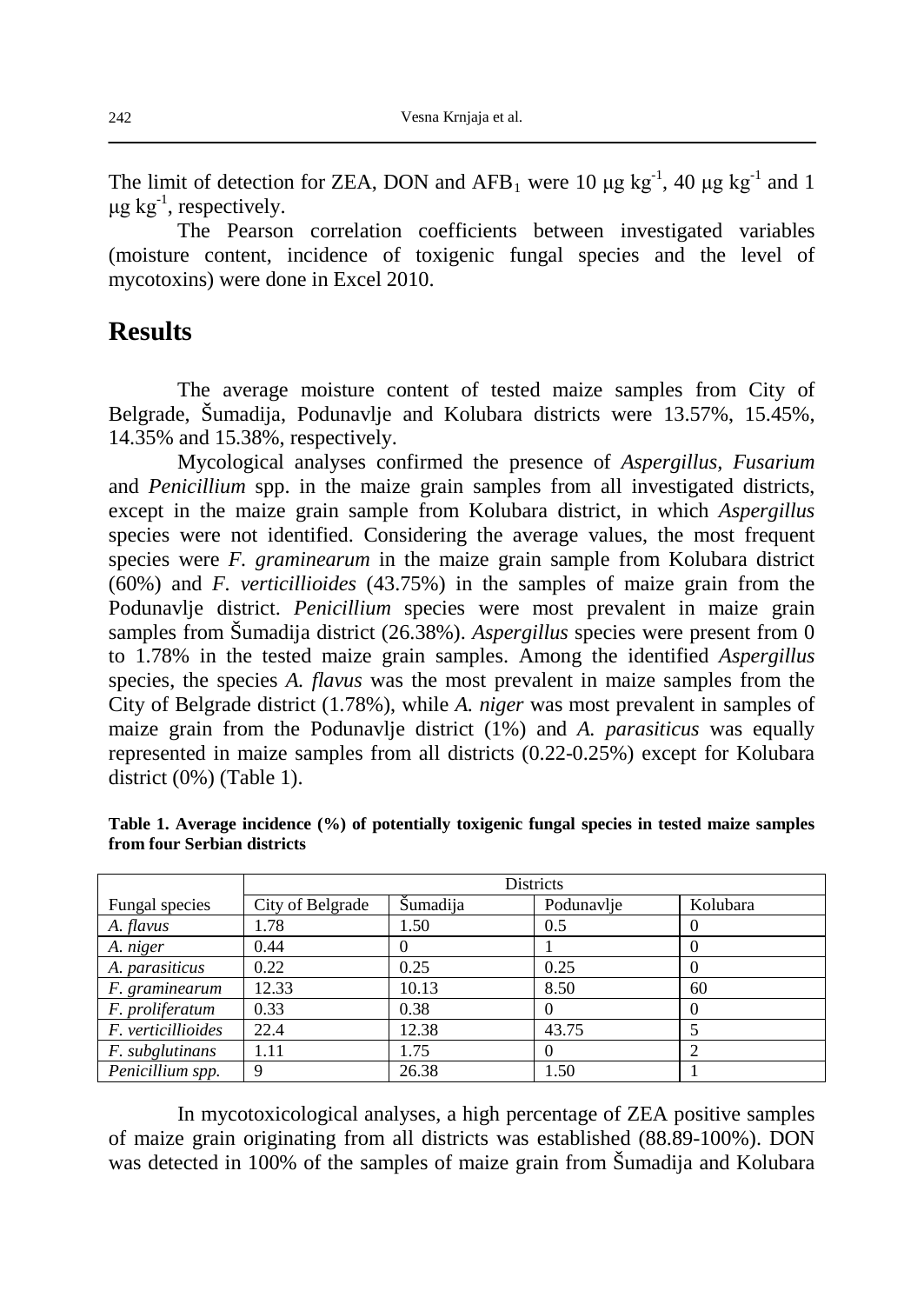districts and in 22.2% of the samples of maize grain from the City of Belgrade district.  $AFB<sub>1</sub>$  was detected in 50, 55.6, and 87.5% of maize grain samples from Podunavlje, City of Belgrade and Šumadija districts, respectively (Table 2).

In the tested samples of maize grain, the mean level of ZEA was from 16.82 (Podunavlje district) to 26.97 μg  $kg^{-1}$  (Šumadija district), DON from 445 (City of Belgrade district) to 1977  $\mu$ g kg<sup>-1</sup> (Kolubara district) and AFB<sub>1</sub> of 1.3 (Podunavlje district) to 1.39 μg kg<sup>-1</sup> (City of Belgrade district). DON and AFB<sub>1</sub> were not detected in maize grain samples from Podunavlje and Kolubara districts. In all tested samples, the levels of ZEA, DON, and  $AFB<sub>1</sub>$  were not above the allowed limits of 350, 1750, and 5  $\mu$ g kg<sup>-1</sup>, respectively, adopted by the European Commission (EC, 2007, 2010), except for DON level in maize grain sample from Kolubara district  $(1977 \mu g kg^{-1})$  (Table 3).

**Table 2. Incidence (%) of mycotoxin positive maize samples from four Serbian districts**

|            | <b>Districts</b> |                 |            |          |  |
|------------|------------------|-----------------|------------|----------|--|
| Mycotoxin  | City of Belgrade | <b>Sumadija</b> | Podunavlje | Kolubara |  |
| <b>ZEA</b> | 88.89            | 100             | 100        | 100      |  |
| <b>DON</b> | 22.2             | 100             |            | 100      |  |
| AFB.       | 55.56            | 87.5            | 50         |          |  |

**Table 3. Mean mycotoxin levels (μg kg-1 ) in positive maize samples from four Serbian districts**

|                  | Districts        |                 |            |           |  |
|------------------|------------------|-----------------|------------|-----------|--|
| Mycotoxin        | City of Belgrade | <b>Sumadija</b> | Podunavlje | Kolubara  |  |
| ZEA              | 20.46            | 26.97           | 16.82      | 17.56     |  |
| <b>DON</b>       | 445              | 998.38          | $ND*$      | $197^{-}$ |  |
| AFB <sub>1</sub> | .39              | 36.،            | ر. 1       | $ND*$     |  |

\*ND – non detectable

Examination of the correlation ratios considered for a total of 22 tested maize samples showed positive correlations between moisture content and incidence of *F. graminearum* (r=0.28), *F. proliferatum* (r=0.12) and *Penicillium* spp. (r=0.58) and levels of ZEA (r=0.56), DON (r=0.49) and AFB<sub>1</sub> (r=0.16). Also, a positive correlation was established between the incidence of *F. graminearum* and DON  $(r=0.13)$  and between the incidence of *A. parasiticus* and AFB<sub>1</sub>  $(r=0.52)$ . Likewise, positive correlations were established between the levels of ZEA and DON ( $r=0.52$ ) and the level of DON and AFB<sub>1</sub> ( $r=0.42$ ). Negative correlations were found between moisture content and incidence of *A. flavus* (r=-0.01), *A. parasiticus* (r=-0.16), *A. niger* (r=-0.01), *F. verticillioides* (r=-0.11) and *F subglutinans* (r=-0.09) and between the incidence of *A. flavus* and AFB<sub>1</sub> (r=-0.20) and incidence of *F. graminearum* and ZEA (r=-0.09).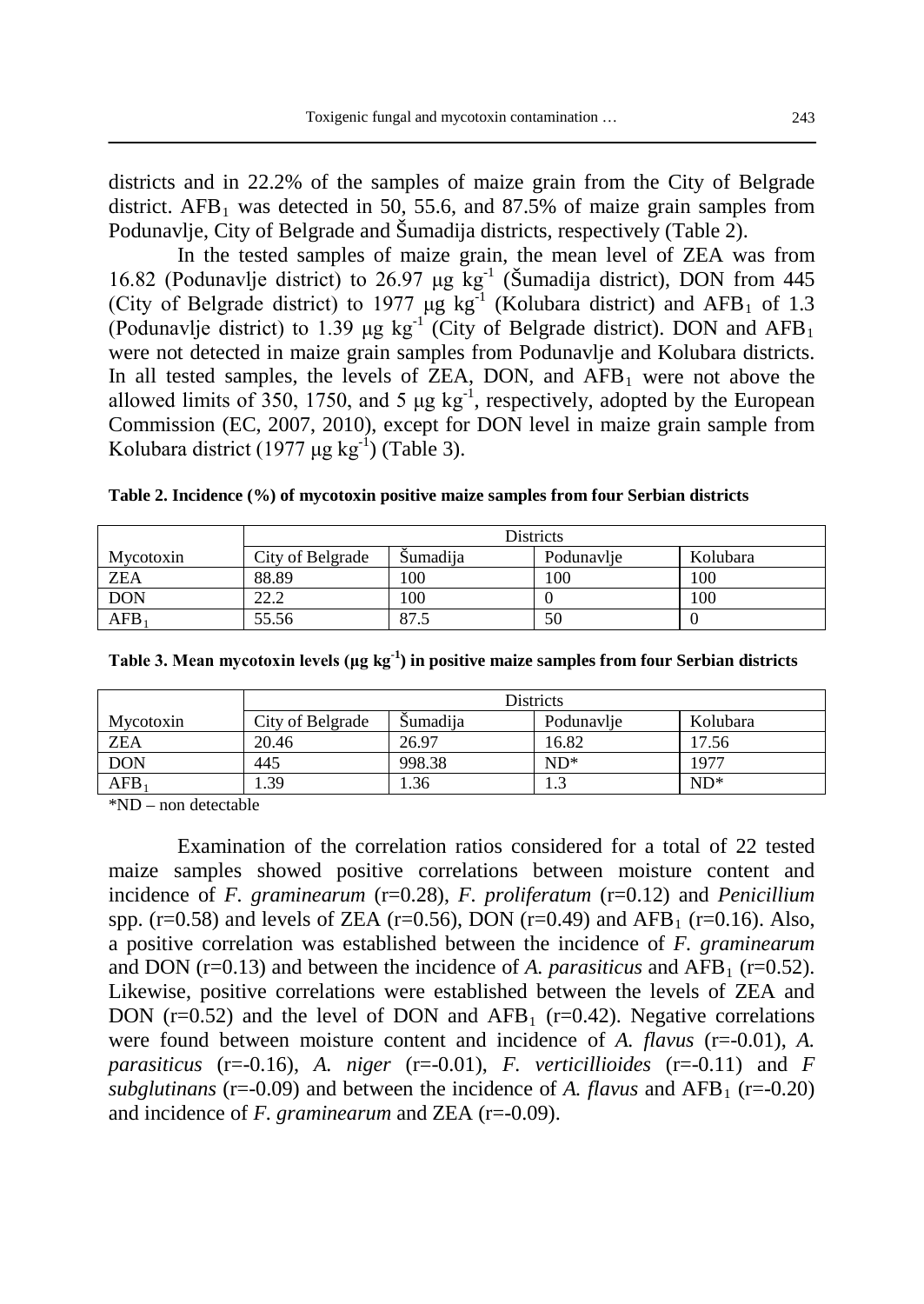#### **Discussion**

In the present study, the presence of toxigenic fungal species from *Aspergillus, Fusarium* and *Penicillium* genera and mycotoxins such as ZEA, DON and  $AFB<sub>1</sub>$  was confirmed in most of the maize samples originated from four Serbian districts. In all investigated districts, among *Fusarium* species, *F. verticillioides* was the most prevalent, except in maize sample from Kolubara district where the most dominant species was *F. graminearum* (Table 1). Similarly, in Argentina, in mycological studies including 52 maize samples, *Pacin et al. (2001)* have found that in all examined departments *F. verticillioides* was the prevalent toxigenic species, whereas the incidence of *F. graminearum* was low. Furthermore, in the biennial (2006-2007) mycological studies of maize grain samples originating from different locations in central Italy *Covarelli et al. (2011)* have established the dominance of the species *F. verticillioides* in relation to other *Fusarium* species. Likewise, among *Fusarium* spp., *Czembor et al. (2015)* isolated *F. verticillioides* as commonly presented, with a mean incidence of 16.19% in 30 maize grains samples from three locations in 2011 and in seven locations in 2012, in Poland, while *F. graminearum* was isolated in maize grain samples in only one location (3.57%).

In the present study, *F. graminearum* highly infected the maize sample from Kolubara district with incidence of 60%, while relatively high incidence were recorded (8.5-12.33%) in the samples from other investigated districts. These results may be explained with high average values of grain moisture content (13.57-15.45%). Moisture content is consider as one of the most important physiological factors for successful and safe storage of maize. The recommended moisture content for the safe maize storage is around 13% and below (*Alptekin et al., 2009*). The higher values of moisture content promote the favourable condition for development and proliferation of fungi and the appearance of insects leading to the storage problems (*Weinberg et al., 2007*). Also, *Logrieco et al. (2002)* reported that in some geographic regions the incidence of *F. graminearum* varies considerably from the investigated years and locality, which is highly connected with abiotic and biotic conditions.

Among toxigenic fungal genera, *Covarelli et al. (2011)* found out the dominance of *Fusarium* species in the tested maize samples, followed by *Aspergillus* species of *Flavi* and *Nigri* sections and *Penicillium* spp., which is similar to our findings. In contrast, *Alptekin et al. (2009)* demonstrated a significantly higher incidence of *Penicillium* spp. in the maize samples collected from various counties in Turkey during the 2005-2006 growing season, relative to the species from *Fusarium* and *Aspergillus* genera.

Incidence of positive maize samples for all investigated mycotoxins was relatively high (50-100%) in all examined districts, except for DON in maize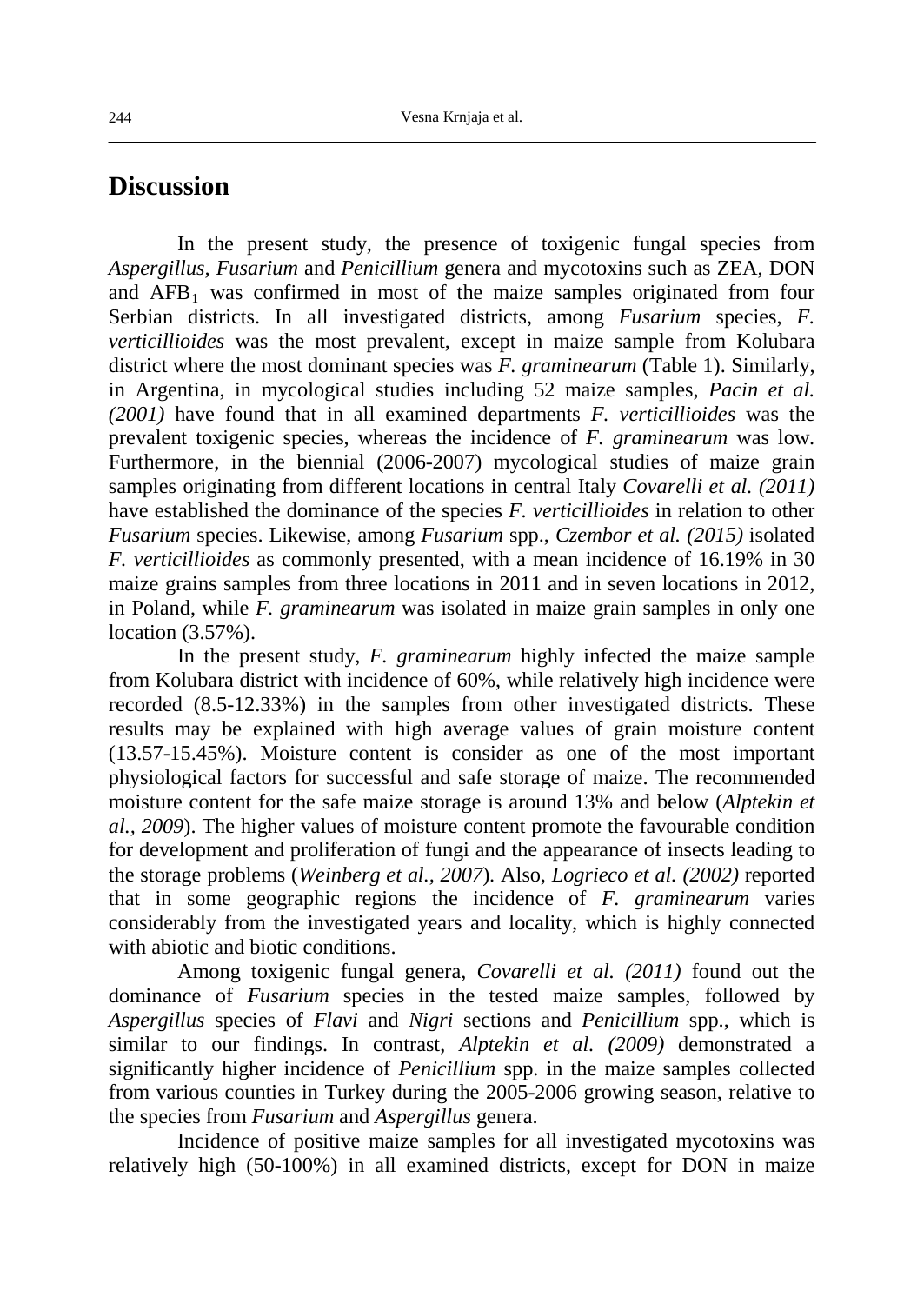samples from City of Belgrade district (22.2%) and Podunavlje district (0%) and for  $AFB_1$  in maize samples from Kolubara district  $(0\%)$ . Mean levels of ZEA, DON and  $AFB_1$  were not above the allowed limits of 350, 1750 and 5  $\mu$ g kg<sup>-1</sup>, respectively, prescribed by the European Commission (EC, 2007, 2010) for unprocessed maize, except for DON level in maize sample from Kolubara district (1977  $\mu$ g kg<sup>-1</sup>). Similar results were reported by *Covarelli et al.* (2011) in Italy, with DON and  $AFB_1$  levels in some samples of maize grain being very high, 14,000 μg kg-1 and 820 μg kg-1 , respectively. *Czembor et al. (2015)* detected the incidence of DON and ZEA of 66.67% and 43.33%, respectively in the 30 tested maize samples originated from Poland, with the mean levels for positive samples of 50.77  $\mu$ g kg<sup>-1</sup> and 18.39  $\mu$ g kg<sup>-1</sup>, for DON and ZEA, respectively. In Turkey, *Alptekin et al.* (2009) detected  $AFB_1$  in 72.4% of maize samples, with a concentration in the range of 0.63-108.86  $\mu$ g kg<sup>-1</sup>, with 43% of maize samples having an AFB<sub>1</sub> concentration above the permitted limit (5  $\mu$ g kg<sup>-1</sup>). In Argentina, *Pacin et al. (2001)* have not detected ZEA and DON, while  $\overline{AFB_1}$  was detected in only one maize sample at a concentration of 16.8 μg kg<sup>-1</sup>. In North Korea, *Kim et al. (1993)* have established 30% DON and 8% ZEA positive maize samples with an average concentration of 310 and 151 μg kg-1 , respectively. In Indonesia, *Nuryono et al. (2005)* have established a low percentage (3%) of ZEA positive maize samples for feed with an average concentration of 25.5  $\mu$ g kg<sup>-1</sup>.

Considering the correlation values for the total number of 22 samples examined, medium positive correlations between moisture content and incidence of *Penicillium* spp. were found  $(r=0.58)$  and levels of ZEA  $(r=0.56)$  and DON  $(r=0.49)$ , also between the incidence of *A. parasiticus* and AFB<sub>1</sub> ( $r=0.52$ ), ZEA and DON levels  $(r=0.52)$ . Slight positive correlations were found between moisture content and incidence of *F. graminearum* (r=0.28) and *F. proliferatum* (r=0.12) and levels of  $AFB_1$  ( $r=0.16$ ), and between incidence of *F. graminearum* and DON levels (r=0.13). Slight negative correlations were found between moisture content and incidence of *A. flavus* (r=-0.01), *A. parasiticus* (r=-0.16), *A. niger* (r=-0.01), *F. verticillioides* (-0.11) and *F. subglutinans* (-0.09) and between incidence of *F. graminearum* and ZEA ( $r = -0.09$ ) and incidence of *A. flavus* and AFB<sub>1</sub> levels ( $r =$ -0.20). In similar studies, *Alptekin et al*. *(2009)* have established slight positive correlations between relative humidity (RH) and fungal count ( $r=0.378$ ) and AFB<sub>1</sub> level ( $r=0.258$ ) and slight negative correlations between fungal count and AFB<sub>1</sub> level (r=-0.249). In contrast, *Gourama and Bullerman (1995)* have established a positive correlation between fungal growth and  $AFB<sub>1</sub>$  production.

#### **Conclusion**

Based on the obtained results, it can be concluded that the considerable presence of certain potentially toxic fungi species, especially from the *Fusarium*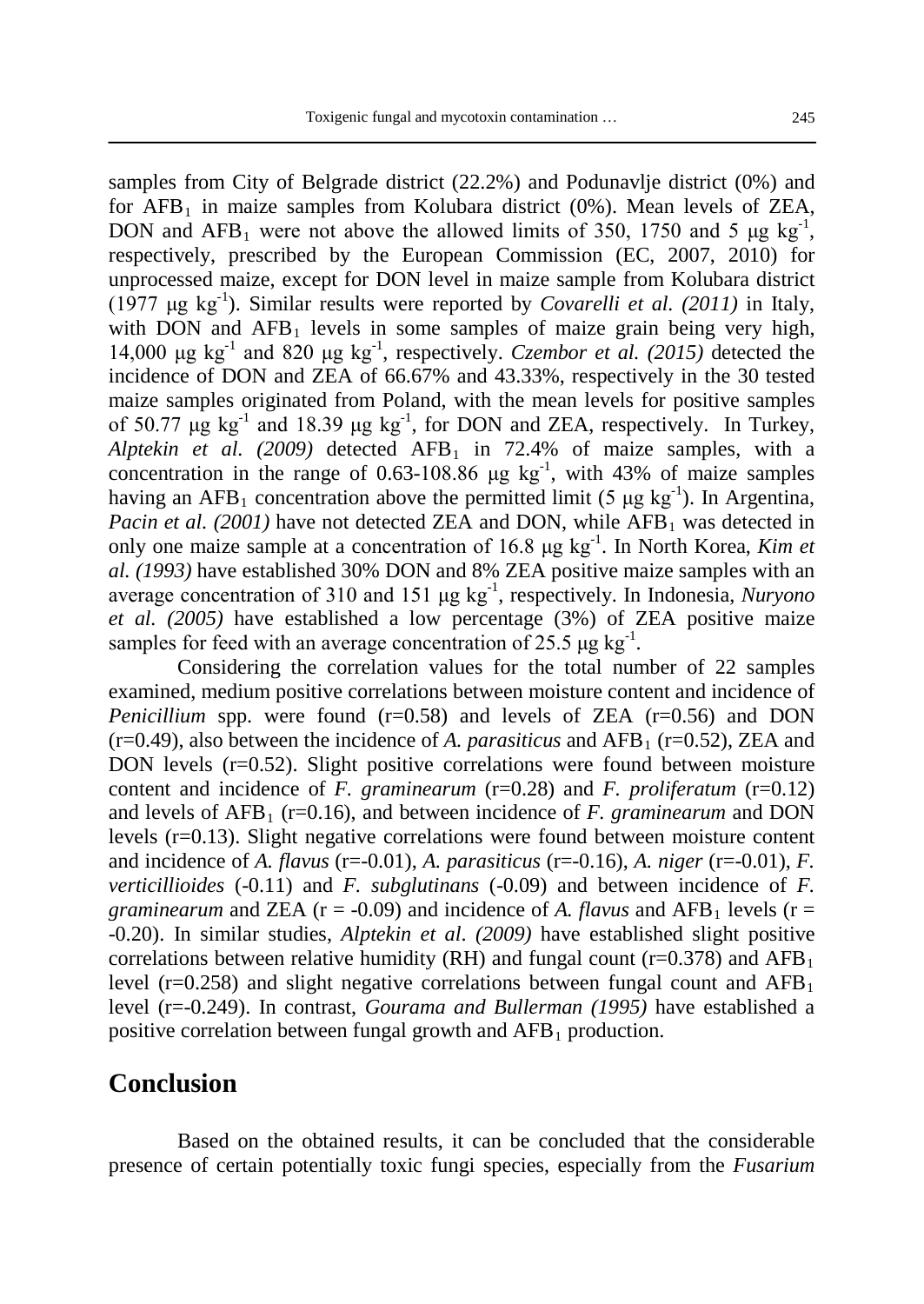genus, was determined in the maize samples, depending on the district tested. *F. graminearum* was the most common species (60%) in the maize sample from Kolubara district, followed by *F. verticillioides* in the maize samples from Podunavlje (43.75%) and City of Belgrade districts (22.4%) and *Penicillium* spp. in the maize samples from Šumadija district (26.38%). In regard to the tested mycotoxins, ZEA, DON and AFB<sub>1</sub>, only DON exceeded the allowed limit (1750)  $\mu$ g kg<sup>-1</sup>; EC, 2007) in the maize sample from Kolubara district. This was expected due to the high incidence of *F. graminearum* in the maize sample from this district and a positive correlation between incidence of *F. graminearum* and DON level.

These studies have confirmed the potential danger and risk from toxigenic species, primarily *Fusarium* species and their mycotoxins in the production of maize in agro-ecological conditions in Serbia. The obtained results justify the need for constant fungal and mycotoxin analyses of maize grain and other types of feeds, in order to find preventive measures for reducing these contaminants in the food chain. Future research should focus on the examination of the incidence and analysis the greater number of the samples from a number of localities, as well as a more detailed examination of the dependence of fungal and mycotoxin contamination from climatic factors in order to more accurately assess the effect of the locality (district) on the natural occurrence of these contaminants in the production of maize.

#### **Kontaminacija toksigenim vrstama gljiva i njihovim mikotoksinima uzoraka kukuruza iz različitih regiona u Srbiji**

*Vesna Krnjaja, Slavica Stanković, Miloš Lukić, Nenad Mićić, Tanja Petrović, Zorica Bijelić, Violeta Mandić*

## **Rezime**

Ispitivanja u ovom radu izvedena su s ciljem da se odredi prirodna pojava potencijalno toksigenih gljiva iz rodova *Aspergillus*, *Fusarium* i *Penicillium* i sadržaj mikotoksina zearalenona (ZEA), deoksinivalenola (DON) i aflatoksina B<sub>1</sub> (AFB1) u kukuruzu uskladištenom neposredno posle berbe u 2016. godini i korišćenom za ishranu životinja. Ukupno 22 uzoraka zrna kukuruza sakupljeni su iz četiri regiona u Srbiji: Beogradski (devet uzoraka), Šumadijski (osam uzoraka), Podunavski (četiri uzorka) i Kolubarski (jedan uzorak). Toksigene vrste gljiva su identifikovane na osnovu morfoloških osobina, a sadržaj mikotoksina određen je pomoću biohemijske, imunoadsorpcione enzimske metode (ELISA).

Ispitivani uzorci kukuruza većinom su bili inficirani sa *Aspergillus, Fusarium* i *Penicillium* spp., izuzev što u uzorku iz Kolubarskog regiona nisu bile identifikovane *Aspergillus* vrste. *Fusarium graminearum* bila je najučestalija vrsta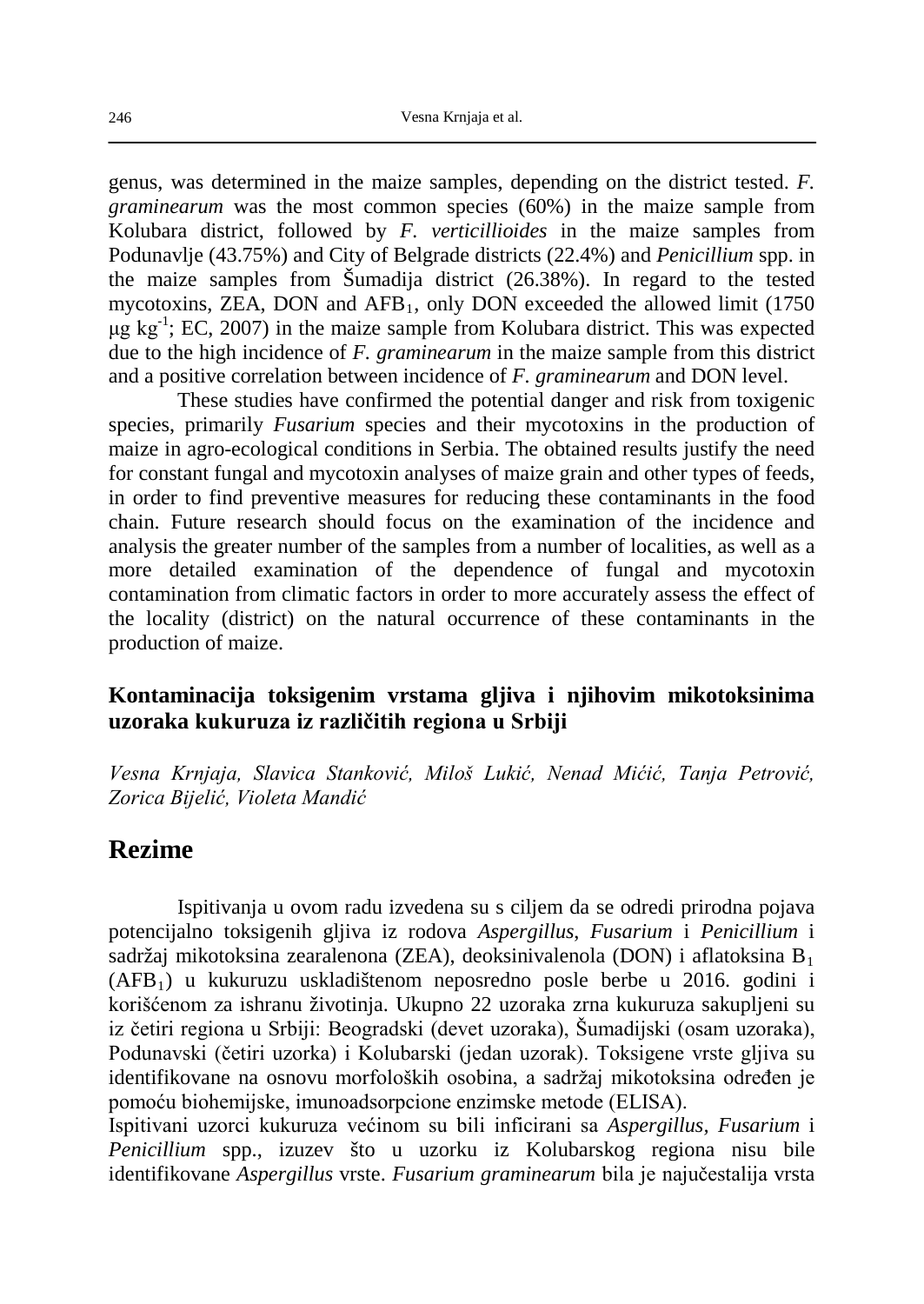u uzorku kukuruza iz Kolubarskog regiona (60%), *F. verticillioides* u uzorcima iz Podunavskog (43,75%) i Beogradskog regiona (22,4%) i *Penicillium* spp. u uzorcima iz Šumadijskog regiona (26,38%). U ispitivanim uzorcima kukuruza zastupljenost *Aspergillus* vrsta bila je niska (0-1,78%).

Mikotoksikološkim analizama ustanovljeno je prisustvo zearalenona (ZEA), deoksinivalenola (DON) i aflatoksina  $\overline{B}_1$  (AFB<sub>1</sub>) u svim ispitivanim uzorcima kukuruza, izuzev što DON nije detektovan u uzorcima iz Podunavskog a  $AFB<sub>1</sub>$  u uzorku iz Kolubarskog regiona. Ispitivani uzorci su visoko kontaminirani sa ZEA, 100% uzoraka iz Šumadijskog, Podunavskog i Kolubarskog regiona i 88,89% uzoraka iz Beogradskog regiona. Isto tako, sa DON bilo je kontaminirano 100% uzoraka iz Šumadijskog i Kolubarskog regiona i 22,2% iz Beogradskog regiona. Najveći broj  $AFB_1$  pozitivnih uzoraka ustanovljen je u Šumadijskom regionu (87,5%), dok je u Beogradskom i Podunavskom regionu ustanovljeno 55,56% i  $50\%$  AFB<sub>1</sub> pozitivnih uzoraka, respektivno.

Uopšteno razmatrajući, u ovim analizama ustanovljena je visoka zastupljenost toksigenih vrsta u svim ispitivanim uzorcima kukuruza. Isto tako, ustanovljena je visoka kontaminiranost uzoraka sa mikotoksinima ZEA, DON i AFB<sub>1</sub>, iako je samo u jednom uzorku sadržaj DON premašio dozvoljeni limit (1750 μg kg<sup>-1</sup>) prema zakonskoj regulativi za neprerađeni kukuruz. Zbog toga, stalne mikološke i mikotoksikološke analize zrna kukuruza neophodne su radi ocene rizika od gljivične i mikotoksin kontaminacije u lancu ishrane.

**Ključne reči**: kukuruz, toksigene gljive, mikotoksini

## **Acknowledgment**

This research was funded by the Ministry of Education, Science and Technological Development, Republic of Serbia within projects TR-31023, TR-31033, TR-31053 and TR-46010.

## **References**

ALPTEKIN Y., DUMAN A.D., AKKAYA M.R. (2009): Identification of fungal genus and detection of aflatoxin level in second crop corn grain. Journal of Animal and Veterinary Advances, 8, 9, 1777-1779.

BIAGI G. (2009): Dietary supplements for the reduction of mycotoxin intestinal absorption in pigs. Biotechnology in Animal Husbandry, 25, 5-6, 539-546.

BRITZI M., FRIEDMAN S., MIRON J., SOLOMON R., CUNEAH O., SHIMSHONI J.A., SOBACK S., ASHKENAZI R., ARMER S., SHLOSBERG A. (2013): Carry-over of aflatoxin B1 to aflatoxin M1 in high yielding Israeli cows in mid- and late- lactation. Toxins (Basel), 5, 1, 173-183.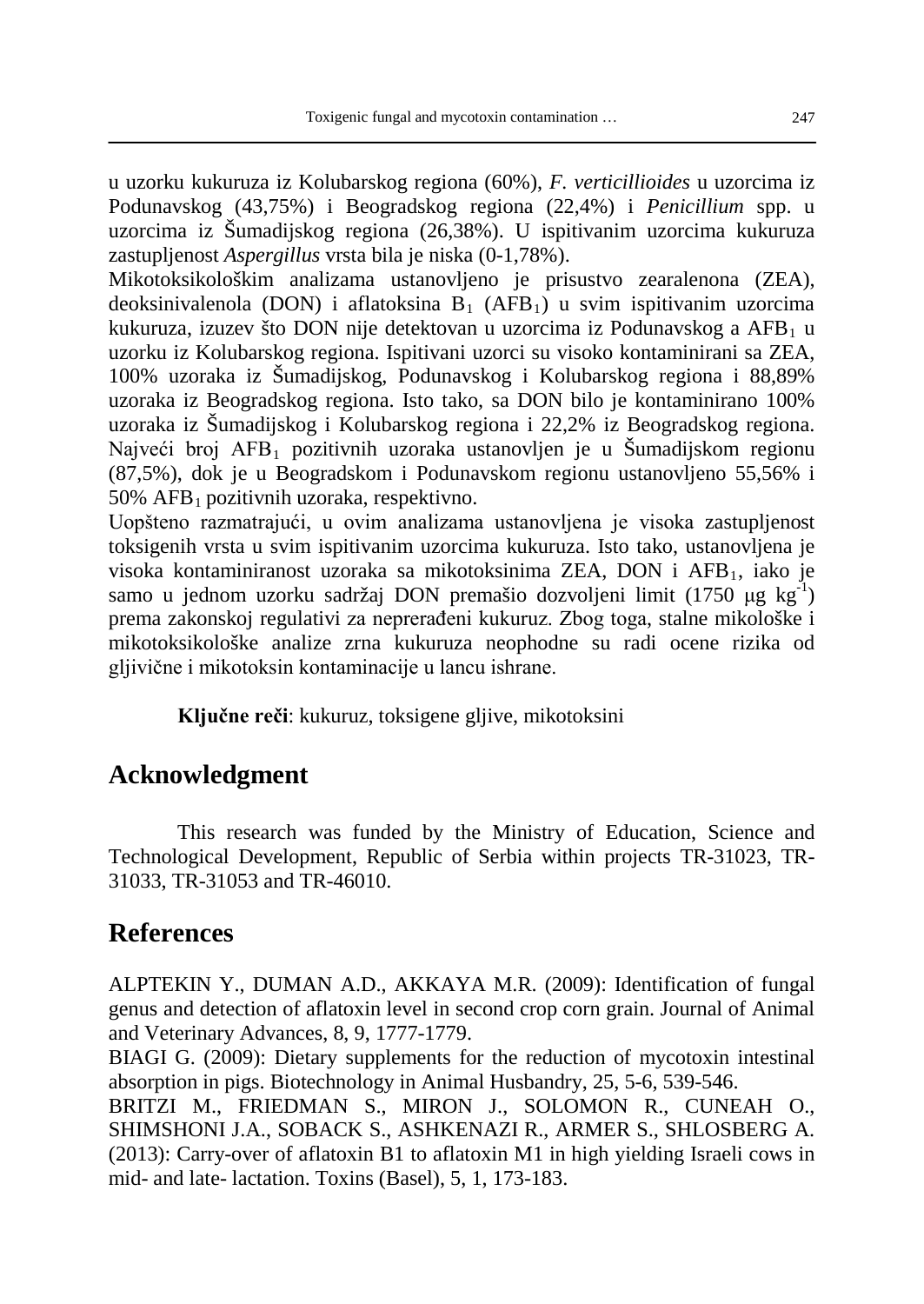BURGESS L.W., SUMMERELL B.A., BULLOCK S., GOTT K.P., BACKHOUSE D. (1994): Laboratory Manual for *Fusarium* Research. Third edition. Fusarium Research Laboratory, Department of Crop Sciences, University of Sydney and Royal Botanic Gardens, Sydney, pp. 133.

COVARELLI L., BECCARI G., SALVI S. (2011): Infection by mycotoxigenic fungal species and mycotoxin contamination of maize grain in Umbria, central Italy. Food and Chemical Toxicology, 49, 2365-2369.

DOOHAN F.M., BRENNAN J., COOKE B.M. (2003): Influence of climatic factors on *Fusarium* species pathogenic to cereals. European Journal of Plant Pathology, 109, 755-768.

EUROPEAN COMMISSION (2007): Commission regulation (EC) No 1126/2007 of 28 September 2007 Amending Regulation (EC) N0 1881/2006 Setting maximum levels for certain contaminants in foodstuffs as regards *Fusarium* toxins in maize and maize products. Official Journal of the European Union L 255/14.

EUROPEAN COMMISSION (2010): Commission regulation (EC) No 165/2010 of 26 February 2010 amending Regulation (EC) No 1881/2006 Setting maximum levels for certain contaminants in foodstuffs as regards aflatoxins. Official Journal of the European Union L 50/8.

GOURAMA H., BULLERMAN L.B. (1995): Relationship between aflatoxin production and mold growth as measured by ergosterol and plate count. LWT Food Science and Technology, 28, 185-189.

KHATOON S., HANIF N.Q., TAHIRA I., SULTANA N., SULTANA K., AYUB N. (2012): Natural occurrence of aflatoxins, zearalenone and trichothecenes in maize grown in Pakistan. Pak. J. Bot., 44, 1, 231-236.

KIM J.C., KANG H.J., LEE D.H., LEE Y.W., YOSHIZAWA T. (1993): Natural occurrence of *Fusarium* mycotoxins (trichothecenes and zearalenone) in barley and corn in Korea. Applied and Environmental Microbiology, 3798-3802.

KRNJAJA V., LUKIĆ M., DELIĆ N., TOMIĆ Z., MANDIĆ V., BIJELIĆ Z., GOGIĆ M. (2015): Mycobiota and mycotoxins in freshly harvested and stored maize. Biotechnology in Animal Husbandry, 31, 2, 291-302.

LIEW W.P.P., MOHD-REDZWAN S. (2018): Mycotoxin: its impact on gut health and microbiota. Frontiers in Cellular and Infection Microbiology, 8, 1-17, doi: 10.3389/fcimb.2018.00060

NURYONO N., NOVIANDI C.T., BÖHM J., RAZZAZI-FAZELI E (2005): A limited survey of zearalenone in Indonesian maize-based food and feed by ELISA and high performance liquid chromatography. Food Control, 16, 85-71.

NUGMANOV A., BESHOVA I., KOKANOV S., LOZOWICKA B., KACZYNSKI P., KONECKI R., SNARSKA K., WOŁEJKO E., SARSEMBAYEVA N., ABDIGALIYEVA T. (2018): Systems to reduce mycotoxin contamination of cereals in the agricultural region of Poland and Kazakhstan. Crop Protection, 106, 64-71.